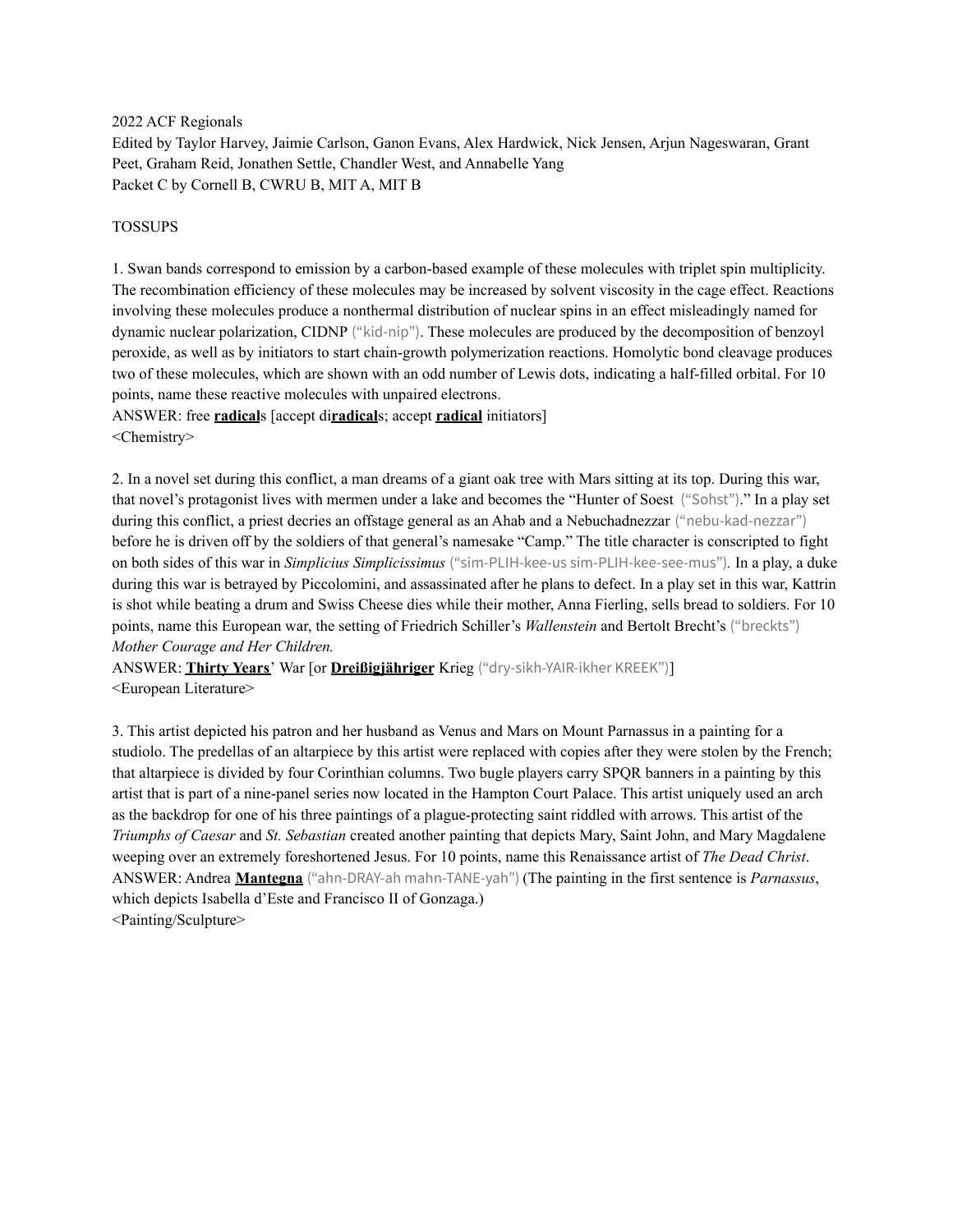4. This government's founding document details a process whereby when a lord is deposed, women are able to "repossess" his lordship, and also commands men to follow the "warnings of their women." Under this government, women led the False Face Society. Madam Sacho, who survived the Town Destroyer's attacks against this government, was encountered during the Sullivan Campaign. During the formation of this government, a woman known as "the Mother of Nations" was instructed that in a certain structure there would be five fires, but one mind and law. Jigonhasee helped create this government's Great Law of Peace, which was recorded on wampum belts. For 10 points, name this union made up of five nations, including the Seneca and Mohawk.

ANSWER: **Iroquois** Confederacy [or **Haudenosaunee**; accept the **Five Nations** before read; accept the **Six Nations**; prompt on Mohawk or Oneida or Onondaga or Cayuga or Seneca or Tuscarora by asking "what confederacy did they belong to?"] (The Town Destroyer is the nickname the Haudenosaunee gave to George Washington.)

<American History>

5. This figure "and its enemies" title a Buchananite critique of the rise of the "managerial elite" that was written by Samuel T. Francis. This figure inspired the title of a 2018 Joel Wainwright and Geoff Mann book that considered future global responses to climate change in forms like "Climate X" and "Climate Mao." Another book calls this figure "but an Artificial Man; though of greater stature and strength than the Natural." A book titled for this figure states that both men and women may rule by virtue of their ability to dominate, since dominion is obtained not by "generation, but by contract." According to that book titled for this being, the state of nature is "a war of every man against every man." For 10 points, name this creature that titles a political philosophy book by Thomas Hobbes. ANSWER: the **Leviathan** [accept Thomas Hobbes's **Leviathan**; accept *Climate Leviathan*: *A Political Theory of Our Planetary Future*; accept *Leviathan and Its Enemies*] <Philosophy>

6. An upper bound on preferred-frame effects has been obtained by analyzing a unique binary system of these sources discovered by Marta Burgay. Three citizen scientists made the first major discovery of the Einstein@Home ("Einstein-at-home") project by finding one of these sources in Arecibo ("ah-reh-SEE-boh") data. Signals from these sources are un-smeared using the dispersion measure. Dale Frail and Alexander Wolszczan ("volsh-chahn") used one of these sources now called Lich to find the first extrasolar planets. The first of these sources to be discovered was dubbed Little Green Men by Antony Hewish and Jocelyn Bell Burnell. Due to their radiation pattern, these sources are likened to lighthouses. For 10 points, name these periodic emitters of radiation, most of which are neutron stars.

ANSWER: **pulsar**s [prompt on neutron stars before "neutron"] (The lead-in refers to PSR J0737-3039A/B.) <Other Science: Astronomy>

7. Famous classical pieces are reinterpreted using this technique on several albums by Mary Schneider. Performances using this musical technique brought fame to a pair of *National Barn Dance* stars called the DeZurik Sisters. Harry Hopkinson and Franzl Lang are famous for their skill in this technique, a "voiceless" form of which features in the slow-tempo zäuerli ("z'woy-lee"). Jimmie Rodgers used this trademark technique of his in a series of recordings of 12-bar blues songs. This technique can be heard in the song "The Lonely Goatherd," and it was used by Hollywood "singing cowboys" like Gene Autry and Roy Rogers. For 10 points, name this vocal technique that involves rapidly changing back and forth between a chest and head register and is most closely associated with singers from the Swiss Alps.

ANSWER: **yodel**ing [or *jodeling*; accept blue **yodel**; prompt on singing; prompt on singing falsetto] <Other Fine Arts>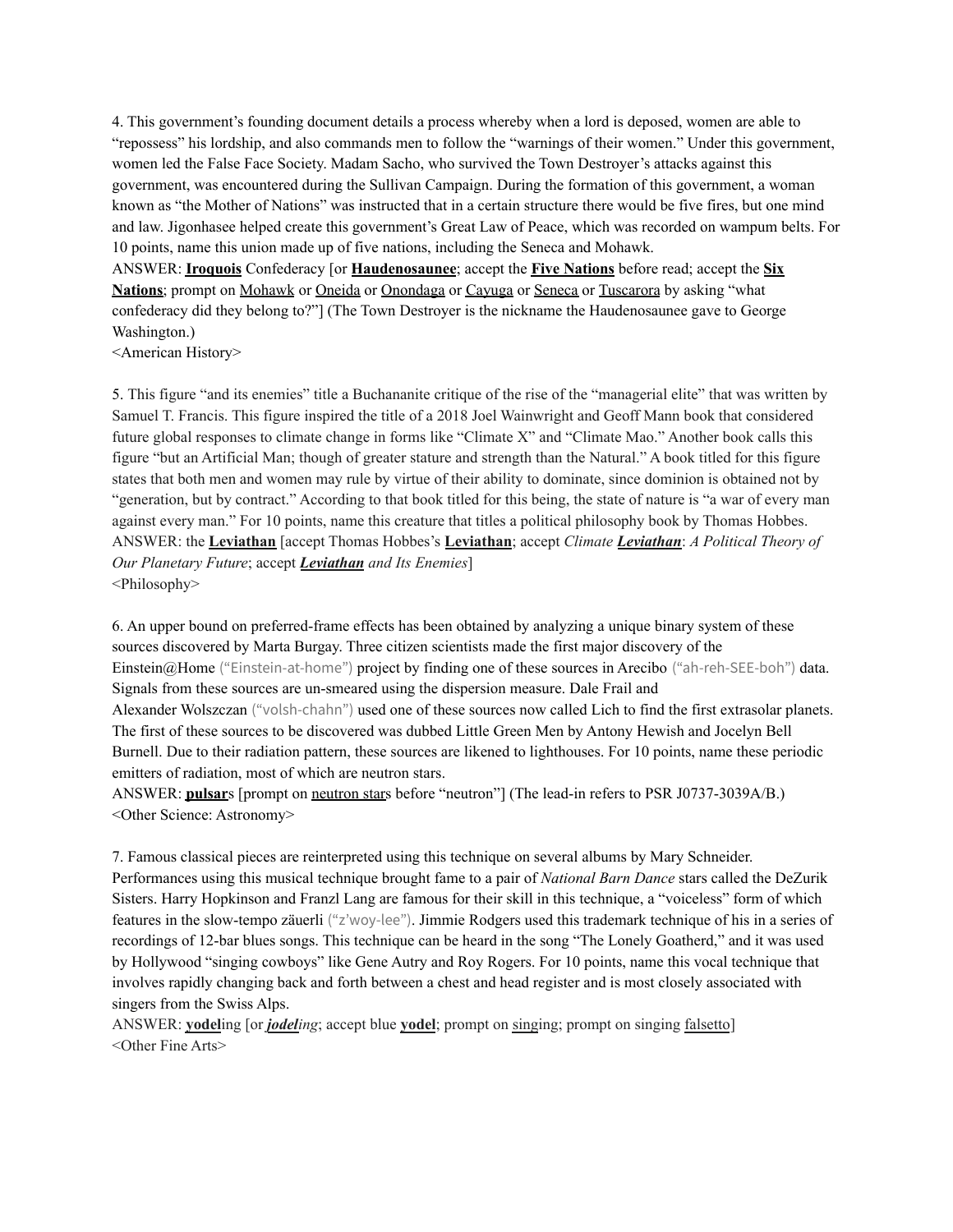8. In *Sharing the Light*, Lisa Raphals details a shift during this dynasty from equitable portrayals of men and women in scholarship to polarized depictions that marginalized women. A diplomat from this dynasty, Lady Féng Liáo ("fung l'yao"), avoided a conflict in a place that Princess Liú Xìjūn ("loo shee-jwin") called "the edge of the world" in a melancholic poem. Four ideal feminine virtues were detailed in *Lessons for Women* by a historian from this dynasty, Bān Zhāo ("bahn jow"). In a practice known as *héqīn* ("huh-chin"), emperors of this dynasty married off "tribute princesses" to nomads in the Western Regions called the Xiōngnú ("sh'yong-noo"). This dynasty fought a pair of women often depicted riding war elephants during its invasion of Vietnam. For 10 points, the Trưng sisters rebelled against what Chinese dynasty, which lends its name to China's majority ethnic group? ANSWER: **Hàn** dynasty

<Other History>

9. In this city, a woman fulfills her daydream of ice skating when her children blindfold her and take her to an ice rink. In a novel set in this city, Nikki accidentally brings a pornography book to a writing seminar she is teaching to Sikh widows. A man in this city models a character after his uncle, who went on a hunger strike, during a play directed by Pyke. In that novel set in this city, Karim witnesses Eva having an affair with his father, who pretends to be a guru. This city is the setting of Hanif Kureishi's novel *The Buddha of Suburbia,* as well as a book about Chanu and Nazneen set on a street inhabited by its Bangladeshi community, Monica Ali's *Brick Lane*. After falling from a bombed plane, Saladin and Gibreel end up in this European city in *The Satanic Verses.* For 10 points, name this British city.

ANSWER: **London**, England (The unnamed novel is *Erotic Stories for Punjabi Widows* by Balli Kaur Jaswal.) <British Literature>

10. This figure calmed a storm started by burning oil that was given to sailors by a spirit driven from the Temple of Artemis. Bottles purported to hold healing oil from this figure's bones actually contained poison called Aqua Tofana. A limping subordinate of this figure beats victims with a bag of ashes. Villages like Rovaniemi claim to be the hometown of this owner of the donkey Gui ("ghee"), who provided three sacks of gold as dowries to prevent three girls from being forced into prostitution. A Dutch companion of this figure is controversially depicted using golden earrings, red lipstick, and blackface. In some traditions, this figure travels with a half-goat devil who wields a birch switch. For 10 points, Krampus accompanies what figure, who brings presents to children on Christmas? ANSWER: **Santa** Claus [or **Père Noël** or **Father Christmas**; accept **Saint Nicholas** of Myra or **Saint Nicholas** of Bari or **San Nicola** or **Saint Nick** or **Mikulás** or **Szent Miklós**] (The limping figure is Knecht Ruprecht.) <Mythology>

11. This author wrote a poem whose speaker understands that there is "much virtue in grandfathers" while seeing a "little man / Who stood against the mountains." A poem by this author ends, "Thus the ride of sin," after the narrator hears "wild shouts and the wave of hair" that accompany the "clang and clang of spear and shield"; that poem by this author claims the title people "came from the sea." In a poem by this author, the speaker asks a creature, "Is it good, friend?" to which the creature replies, "It is bitter"; that poem by this author describes a "naked" and "bestial" creature who "held his heart in his hands, / And ate of it." For 10 points, name this author whose collection *The Black Riders* includes the poem "In the Desert" and who also wrote *Maggie: A Girl of the Streets*. ANSWER: Stephen **Crane**

<American Literature>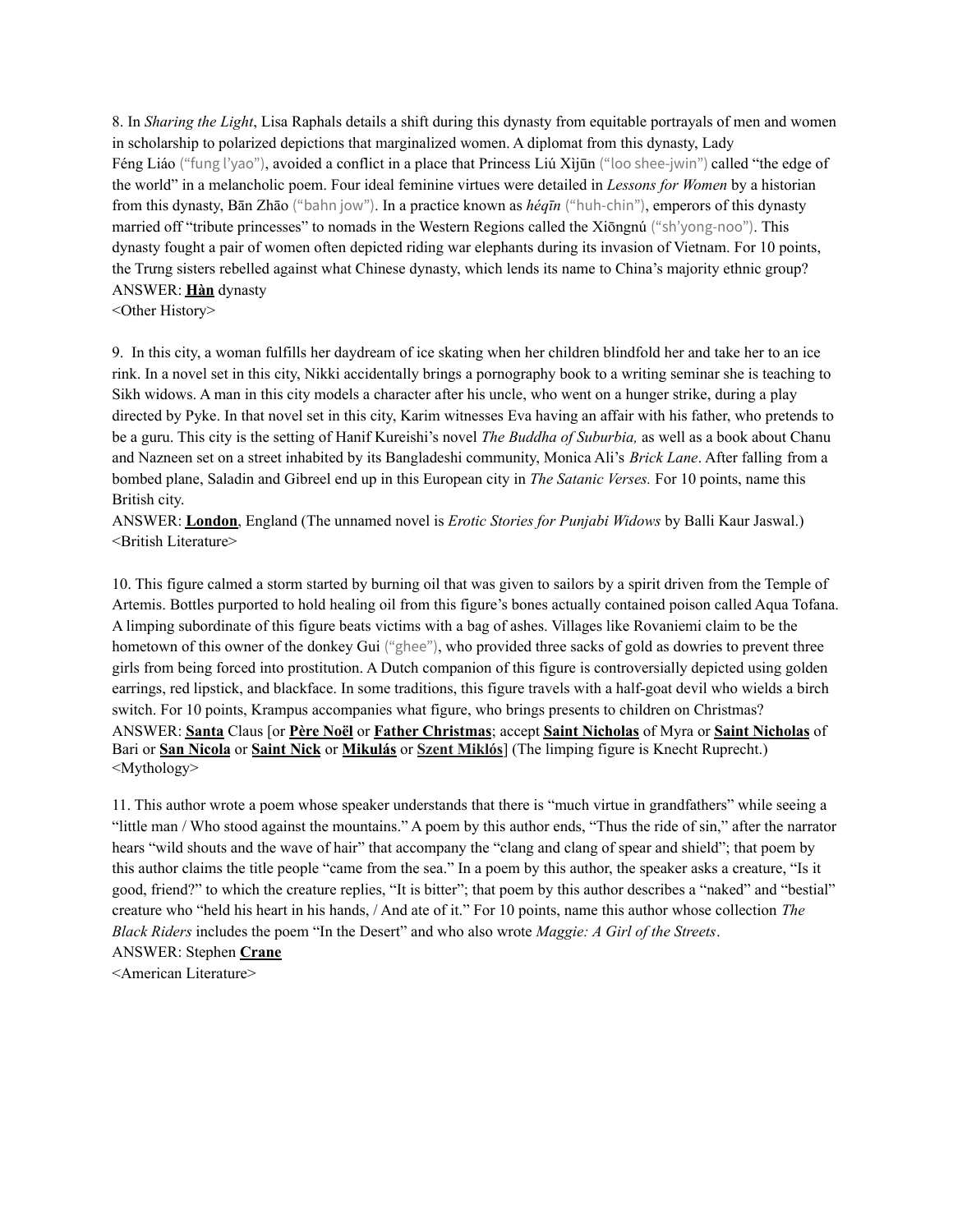12. This symphony may allude to a Goethe ("GUR-tuh") poem with an E-major flute passage labeled *Meeresstille* ("MARE-ez-SHTILL-uh"), or "calm of the sea." A trumpet plays Liszt's "tonic symbol of the cross" motif over a bass ostinato and tam-tams in the exposition of this symphony's first movement. This symphony's scherzo, which begins with two timpani hits, draws from a song about Saint Anthony preaching to the fishes from a song cycle by its composer. An alto soloist sings a text beginning, "Oh, little red rose," in this symphony's "Urlicht" fourth movement, which precedes an apocalyptic choral finale movement that closes with the tolling of bells. For 10 points, identify this C-minor symphony by an Austrian composer, which succeeded his symphony nicknamed *Titan*. ANSWER: Gustav **Mahler**'s Symphony no. **2** in C Minor [or *Resurrection* Symphony or *Auferstehungssinfonie* or **2**. Sinfonie in c-Moll von Gustav **Mahler**]

<Classical Music>

13. A nomogram of this process's "predicted four-hour rate" derives from World War II–era studies of the Royal Navy. During this process, the antimicrobial peptide dermcidin is produced in structures that contain dark cell granules and myoepithelial cells in a "coil" adjacent to the acrosyringium. This process provides the common nickname for Claus Wedekind's studies of MHC polymorphism and mate choice. An excessive type of this process named for occurring at night is a common sign of tuberculosis and menopause. In humans, merocrine, or eccrine, glands perform this process more than the apocrine glands that release fatty acids during this process in the areolae and axillae, causing body odor. For 10 points, what thermoregulatory process facilitates evaporative cooling by secreting a salty fluid during exercise?

ANSWER: **sweat**ing [or **perspiration** or **diaphoresis** or **hidrosis**; or **sudor**; accept night **sweat**s; accept **sweat** glands; accept "**sweat**y T-shirt study"; prompt on evaporative cooling before read; prompt on thermoregulation before "thermoregulatory"; prompt on dehydration] <Biology>

14. *Two answers required.* With papal consent, one of these rulers donated land to Philippe Villiers de L'Isle-Adam ("veel-YAY duh LEEL-ah-DOM") after a siege by the other caused L'Isle-Adam to retreat while flying a white flag that read, "In the extremity of my affliction, you are my only hope." To encourage one of these rulers to attack Venetian possessions, Jean de La Forêt ("duh lah for-AY") spread rumors claiming the other restored the throne of Moulay Hassan. On the disastrous Algiers expedition against one of these rulers, the other was accompanied by Andrea Doria. An admiral for one of these rulers, Hayreddin ("HAI-reh-tin") Barbarossa, conducted the Siege of Nice ("neese") against the other. Pope Paul III organized a Holy League with one of these rulers to challenge the other's naval hegemony at the Battle of Preveza ("PRAY-vay-zuh"). For 10 points, name these two 16th-century rulers of the Holy Roman Empire and the Ottoman Empire.

ANSWER: **Charles V** [or **Charles I** of **Spain** or **Carlos I** of **Spain**; prompt on Charles or Carlos] AND **Suleiman I** [or **Suleiman the Magnificent** or **Suleiman the Lawgiver** or **Ḳānūnī** Sulṭān **Süleymān**; prompt on Suleiman] (The first line refers to the 1522 Siege of Rhodes.)

<European History>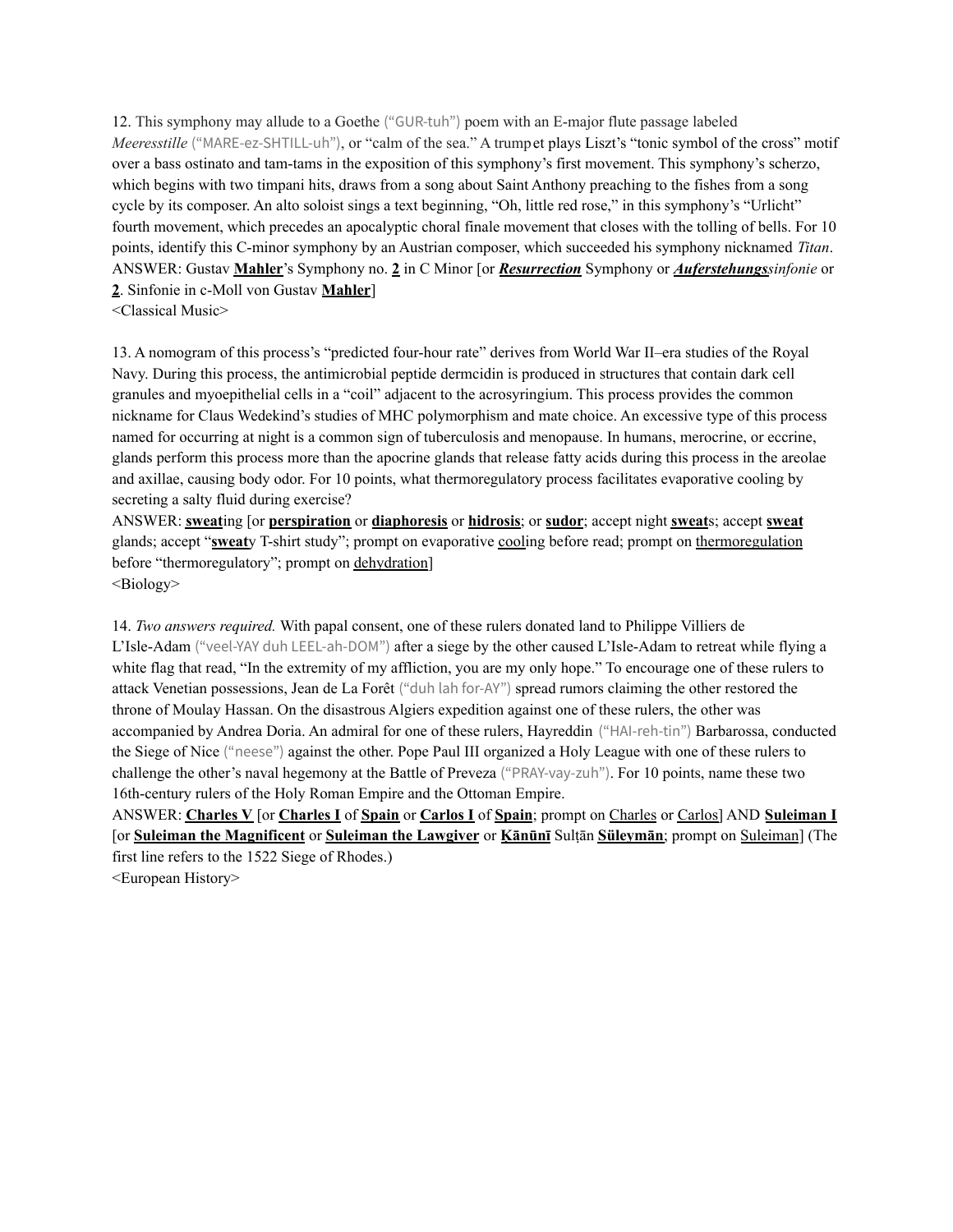15. After a fourteen-verse introduction, a written example of this practice makes up the first section of the Book of Baruch. Raffaele Pettazzoni theorized that this practice developed in several religions from primitive magic spells of expulsion. Bloodletting priests of Tlazōlteōtl wearing paper ornaments would facilitate this practice, which Aztec nobles could do just once in their life. Two lists in the Egyptian *Book of Going Forth by Day* were used in a form of this practice that involved 42 "negative" declarations. Practitioners of a version of this practice that evolved from Irish monastic tradition must be "contrite" for it to be valid. In Christianity, this practice involves the naming of deeds that are classified as venial ("VEE-nee-ul") or mortal. For 10 points, name this practice of admitting to sins, after which penance may be assigned.

ANSWER: **confession** of sins [or word forms like **confessing**; accept negative **confession**; accept **confessional** prayers or praying; accept **repentance**; prompt on atonement; prompt on answers about listing of or naming of sins; prompt on penance before read by asking "what other practice occurs before that?"; prompt on reconciliation by asking "what other practice occurs before that?"] <Religion>

16. Giorgio Parisi claims that the difference between the "field cooled" and "zero field cooled" forms of this quantity is explainable only with his replica symmetry breaking framework. The Evans method measures this quantity using NMR spectroscopy. This dimensionless quantity oscillates in the de Haas–van Alphen effect. The complex form of this quantity that arises in AC fields is measured to find the freezing temperature of spin glasses and the superconducting critical temperature. This quantity equals negative one for materials that exhibit the Meissner effect. This quantity is inversely proportional to temperature in the Curie law. For 10 points, name this quantity that relates induced magnetization to the external B-field, denoted chi ("kai"). ANSWER: magnetic **susceptibility** [accept mass (magnetic) **susceptibility** or molar (magnetic) **susceptibility** or volume (magnetic) **susceptibility**; prompt on chi or chi-v or chi-m or chi-rho before "chi"; reject "electric susceptibility"]

<Physics>

17. Edmund Carpenter gave cameras and these objects to Papua New Guinea's Biami, who feared them for a few days. These objects name living structures that Gregory Hickok called a "myth," dismissing Giacomo Rizzolatti's studies of their role in M1's "action understanding." Cleaner wrasses can interact with these objects in a procedure devised by Gordon G. Gallup. V. S. Ramachandran used these objects to provide "feedback" as therapy for phantom limb pain by forming them into a "box." These objects name a cognition test passed by magpies and orangutans; they also name parietal ("puh-RAI-uh-tul") neurons whose deficit may underlie autism. The ego develops from contact with these objects, which invite the gaze, in a "stage" formulated by Jacques Lacan ("lah-CON"). For 10 points, by 18 to 22 months, most babies who look at what objects achieve self-recognition? ANSWER: **mirror**s [or **speculum** or **looking glass**; accept **reflective** surfaces or equivalents; accept **mirror** stage or stade du **miroir**; accept **mirror** neurons; accept **mirror** therapy or **mirror** visual feedback or **mirror** box; prompt on glasses; prompt on boxes before read] (M1 is the primary motor cortex.) <Social Science>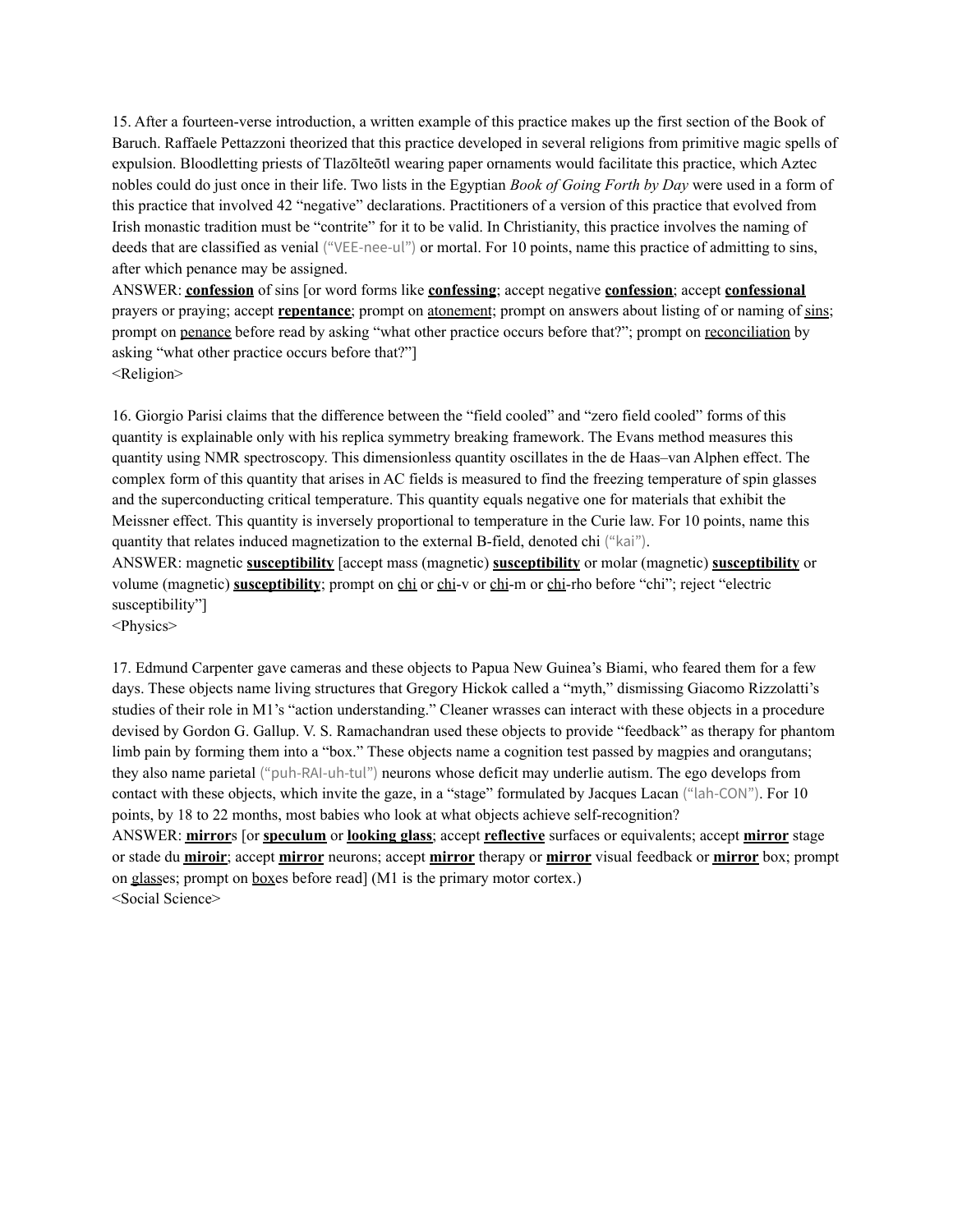18. The fifth of Callimachus's *Hymns* depicts this deity along with the nymph Chariclo and is titled for this deity's bath. This deity is the second character to appear onstage at the beginning of Euripides's *Trojan Women*. This deity is disguised as Deiphobus ("day-FOH-bus") to trick Hector in book 22 of the *Iliad*. This deity says that they are "completely for the male and firmly on the father's side" in Aeschylus's *Eumenides* ("yoo-MEN-id-eez"), in which they cast the deciding vote to acquit Orestes ("or-EST-eez"). In another work, this goddess disguises herself as Mentor and is frequently described using the epithet "grey-eyed." This goddess advises

Telemachus ("teh-LEM-uh-kus") to sail to Menelaus's home and often helps Odysseus on his journey. For 10 points, name this Greek goddess associated with war and wisdom.

ANSWER: **Athene** [or **Athena**; accept **Pallas**; accept **Minerva** before "Greek"] <World Literature>

19. The pirate Lín Dàoqián ("dow-ch'yen") mythically created three of these objects for Raja Biru of Pattani. The da Cruz family produced these objects for Đại Việt's Nguyễn ("win") Lords and competed with Macau's Bocarro works. In the Dzungar Khanate, these objects included zamburak fixed to camel saddles. The largest examples of these objects included Johor's ("jo-HOR'S") bronze Seri Rambai and Bijapur's bell-founded Malik-E-Maidan. Some of these objects called chongtong were used with hwacha fire-arrow launchers by Joseon's turtle ships. These objects unnerved Ibrahim Lodhi's elephants when they premiered alongside muskets at the First Battle of Panipat. Instead of these unwieldy weapons, Sengoku period daimyō favored smaller matchlock arquebuses. For 10 points, the "gunpowder empires" besieged cities with what heavy artillery?

ANSWER: **cannon**s [accept bore **cannon**s or hand **cannon**s; accept **culverin**s; accept **swivel** guns or **field gun**s; accept **mortar**s or **howitzer**s or **bombard**s; prompt on heavy artillery before read; prompt on high-caliber guns or gunpowder weapons before "gunpowder"; prompt on muzzleloaders or firearms] <World History>

20. An ethnography about these events highlights the transgender activist "The Mermaid Bride" performing dances from them, like the "dollar dance" and a "surprise." A 2006 film by Richard Glatzer and Wash Westmoreland depicts one of these events in a gentrifying Echo Park enclave. A memoir set "Once upon [one of these events]" was written by the author of *In the Time of the Butterflies*. The central participant in these events performs a change of shoes and may receive a "last doll," which wears the same dress as her. They're not weddings, but these events feature a "court of honor" composed of male chambelanes and female damas and are funded by madrinas and padrinos. For 10 points, what elaborate parties are thrown for fifteen-year-old girls in Latin America? ANSWER: **quinceañera**s [or **quince**s; or fiesta de **quince**años; accept *Once upon a Quinceañera*; accept *Quinceañera Style*; accept Trans**Quinceañera**; prompt on birthday parties or birthday parties or equivalents; prompt on coming-of-age ceremonies or rites of passage; prompt on XV or fifteen before read] <Other Academic>

Tiebreaker. A piece titled for this thing is, along with *In the Forest*, one of the two posthumously published symphonic poems by Lithuanian composer M. K. Čiurlionis ("chur-lee-OH-nis"). Henry Wood's "fantasia" partially titled for this thing is a staple of the Last Night of the Proms. An 1899 song cycle titled for this thing was written for the contralto voice of Clara Butt and sets poems by Elizabeth Barrett Browning and Alice Elgar. Poems by Walt Whitman are set in a symphony titled for this thing; that symphony is Ralph Vaughan Williams's first. Four orchestral pieces depicting this entity at different times of day appear as interludes between scenes of *Peter Grimes*. For 10 points, an impressionist orchestral piece by Claude Debussy titled for what entity features the movement "Play of the Waves"?

ANSWER: the **sea** [accept the **ocean**; accept *Jura*; accept *Sea Songs*; prompt on water] (The song cycle in the third clue is *Sea Songs* by Edward Elgar.)

<Classical Music>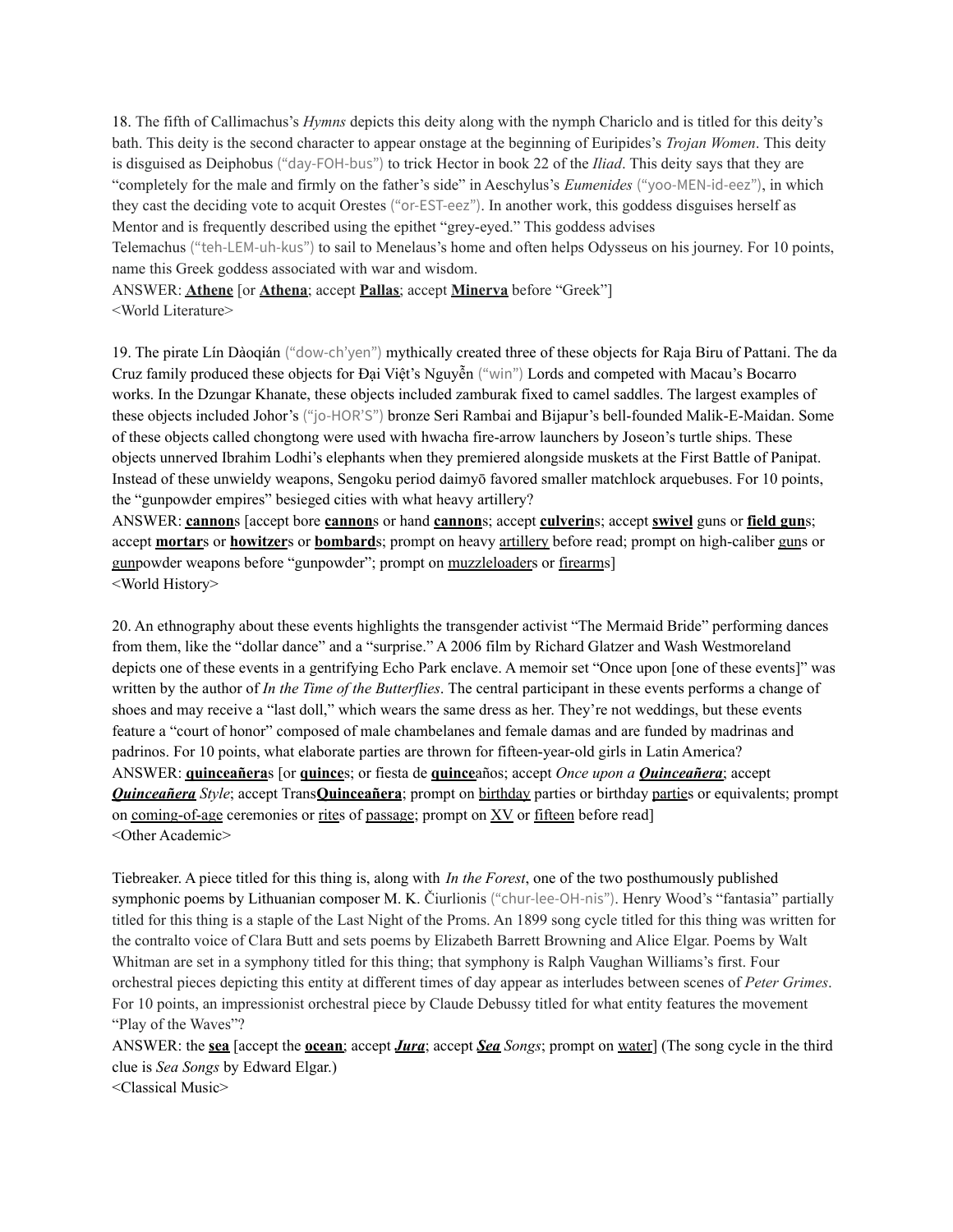#### BONUSES

1. According to Plato's *Gorgias*, Zeus mandated that these figures perform their duties with their souls and the souls of their subjects stripped naked. For 10 points each:

[10m] Name these figures who included Aecus, who was often depicted holding a scepter and keys. Pindar claimed that another of these figures, Rhadamanthys, sat at the right hand of Cronus.

ANSWER: **judge**s of the **dead** [or **judge**s of the **underworld**; prompt on judges]

[10e] This king of Crete cast the deciding vote during the judgment of the dead. This man employed Daedalus to build the Labyrinth and demanded tribute from Athens to feed the Minotaur.

#### ANSWER: **Minos**

[10h] In a possible substitution for the anti-Athenian Minos, some identified this brother of Demophon as a judge of the dead. The king of Scythia was turned into a lynx for attacking this figure and the dragons that pulled this figure's chariot.

### ANSWER: **Triptolemus** [or **Triptólemos**]

<Mythology>

2. Olsen et al. fully sequenced one of these plants to study the genes it had lost as these plants made the most dramatic habitat shift ever accomplished by flowering plants. For 10 points each:

[10h] Identify these plants that form meadow ecosystems that provide valuable nursery habitat to some of the world's largest fisheries. Although these plants are submerged, they have a similar structure to terrestrial plants. ANSWER: **seagrass**es [or *Alismatales*; accept **seagrass** meadows; accept **eelgrass**; accept **Posidoniaceae** or **Zostera**ceae or **Hydrocharitaceae** or **Cymodoceaceae**; reject "seaweed"] (The Olsen et al. article is " The genome of the seagrass Zostera marina reveals angiosperm adaptation to the sea." Evidence for the seagrass meadows supporting fisheries can be found in "Seagrass meadows support global fisheries production" by Unsworth et al.) [10m] Coastal environments such as seagrass meadows are reservoirs for carbon described by this adjective. This adjective describes "holes" of fresh water and salt water that form in karst topography, such as a "great" one in Belize's Lighthouse Reef atoll.

ANSWER: **blue** [accept **blue** carbon; accept **blue** holes or Great **Blue** Hole]

[10e] Seagrasses struggle to grow when excess rainfall and this process increase salinity and turbidity. In this process, precipitation flows over ground, potentially carrying pollutants to aquatic ecosystems.

ANSWER: stormwater **runoff** [or surface **runoff**; accept **overland flow**]

<Other Science: Earth Science>

3. A senator from this state chaired a Senate committee that uncovered programs such as Project MKUltra ("em-kay-UHL-truh") and surveillance conducted by the NSA on American citizens. For 10 points each:

[10m] Name this home state of Senator Frank Church. Frank Steunenberg served as governor of this western state, which was also represented by the isolationist William Borah in the Senate.

#### ANSWER: **Idaho** [or **ID**]

[10h] The Church Committee's findings led to allegations about a CIA operation of this name to influence media reporting. The *Family Jewels* document revealed a CIA project of this name which involved wiretapping journalists. ANSWER: **Mockingbird** [accept Operation **Mockingbird**; accept Project **Mockingbird**]

[10e] The Church Committee also uncovered the COINTELPRO ("co-in-TELL-pro") program run by this organization, which targeted those seen as "subversive," such as Martin Luther King Jr. This organization's longtime leader was J. Edgar Hoover.

#### ANSWER: **FBI** [or **Federal Bureau of Investigation**]

<American History>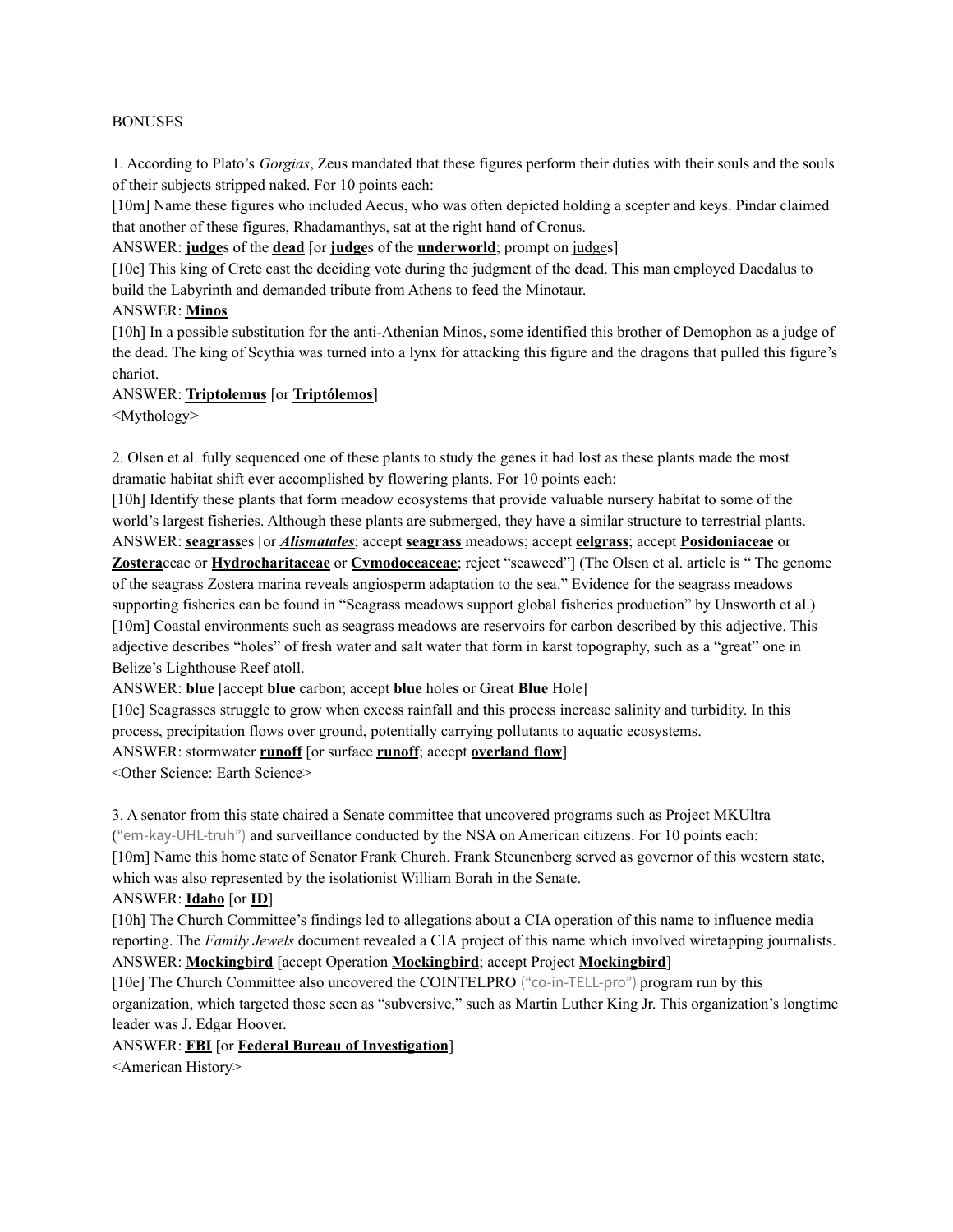4. In 2016, this prize was shared by Han Kang and her translator Deborah Smith. For 10 points each: [10m] Name this literary prize that, since 2016, has been awarded jointly to the author and translator of a work translated into English. The organization that funds this prize also funds a similarly named prize that Damon Galgut's novel *The Promise* won in 2021.

ANSWER: **International Booker** Prize [accept Man **Booker International** Prize; prompt on Man Booker Prize] [10h] Marilyn Booth co-won the 2019 International Booker Prize for translating *Celestial Bodies* from this language into English. The literary magazine *Banipal* promotes literature written in this language.

ANSWER: **Arabic** [or al-ʿ**arabiyyah**] (The Omani author Jokha al-Harthi wrote *Celestial Bodies*.)

[10e] In 2017, one of the International Booker Prize judges was Elif Shafak, a novelist and activist from this country. This country's best-selling writer is Orhan Pamuk.

ANSWER: **Turkey** [or **Türkiye**; or Republic of **Turkey** or **Türkiye** Cumhuriyeti] <World Literature>

5. A chord progression consisting of a flat major six chord, a flat major seven chord, and a major one chord makes up a cadence informally named for a character created by this company. For 10 points each:

[10m] Name this company for whom the in-house composer Kōji Kondō has created many iconic scores, including a fanfare-like piece composed to replace Maurice Ravel's *Bolero*.

ANSWER: **Nintendo** [or **Nintendō** kabushiki gaisha] (The informal cadence is usually called the "Mario cadence" for its appearance in *Super Mario Bros.* The other piece referenced is the theme from *The Legend of Zelda*.) [10e] Partial voicings called chordioids ("core-dee-oidz") emphasize atmosphere in the music of Nintendo composers and composers of this movement associated with Claude Debussy and Maurice Ravel. It shares its name with a 19th-century French painting movement.

ANSWER: **Impression**ism [accept **Impressionist** movement]

[10h] Toby Fox used a number of chordioids in a piece from *Undertale* titled for this substance. This substance is "dancing" in the title of a Debussy piece from *Children's Corner* covered by synthesizer player Isao Tomita. ANSWER: **snow** [accept **snowflake**s; accept "The **Snow** Is Dancing" or *Snowflakes Are Dancing* or *La neige danse*; accept "**Snowy**"]

<Classical Music>

6. Answer the following about theories of moral responsibility, for 10 points each.

[10m] A thinker with this surname and the first name Galen wrote the essay "The Impossibility of Moral Responsibility"; that thinker's father with this surname wrote that responsibility rests on the "reactive attitudes" of those affected by action in "Freedom and Resentment."

ANSWER: **Strawson** [accept Galen **Strawson**; accept P. F. **Strawson** or Peter Frederick **Strawson**]

[10h] Harry Frankfurt's treatment of moral responsibility claims that it relies on this principle, sometimes abbreviated PAP. This principle states that a person is morally responsible for an action only if they could have done otherwise than they actually do.

ANSWER: principle of **alternative possibilities** [or principle of **alternate possibilities**]

[10e] Frankfurt's version of the PAP implies incompatibility between moral responsibility and this position on free will. The "hard" version of this position states that there is no free will, since all events have causes external to the human will.

ANSWER: **determinism** [or word forms like **determinist**; accept hard **determinism**] <Philosophy>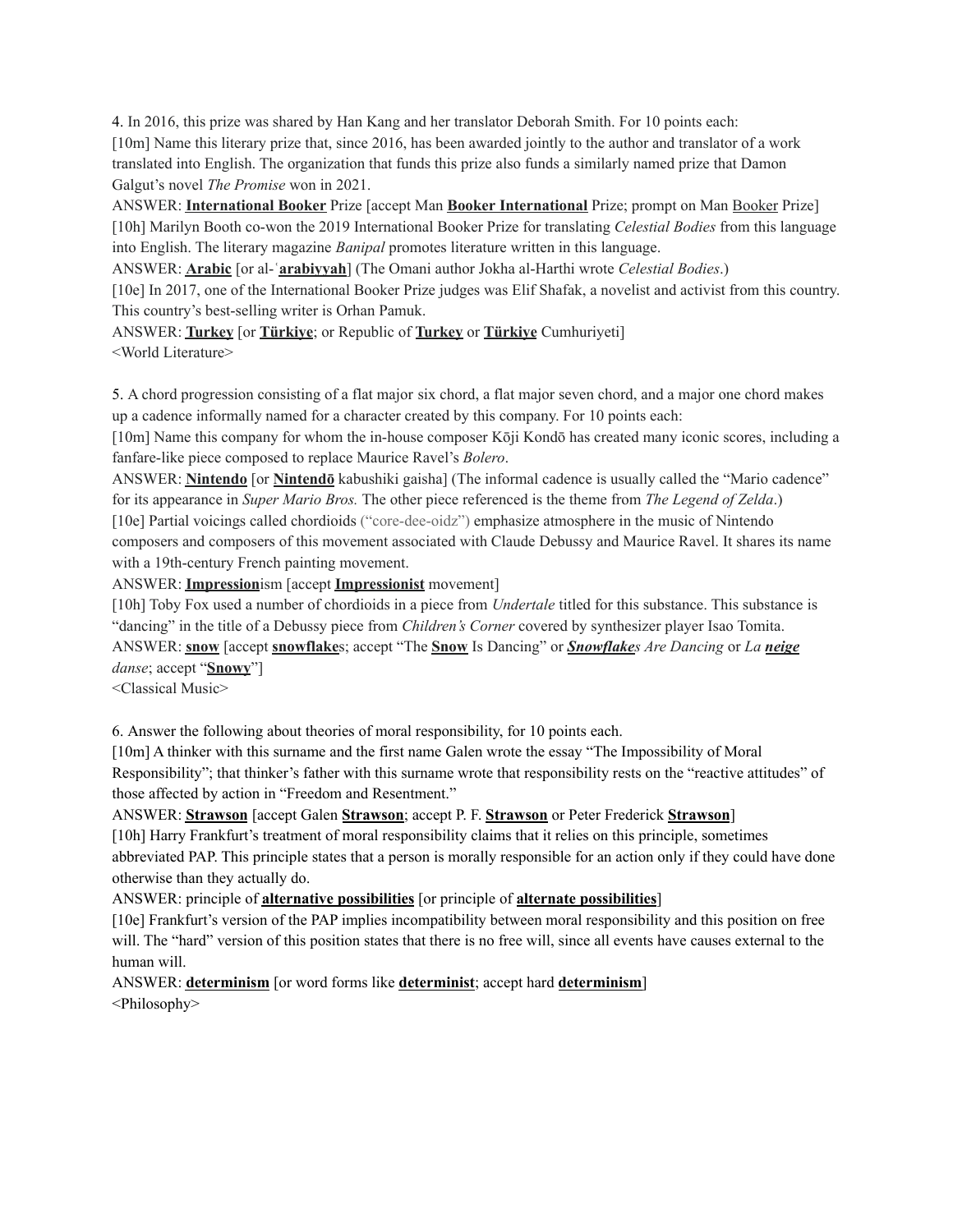7. Jøssings ("YOSS-ings") in this country changed seats whenever a German soldier sat next to them on public transportation in an act of passive resistance punningly termed the "ice front." For 10 points each:

[10m] Name this country administered during World War II by Josef Terboven. In Operation Gunnerside, resistance fighters destroyed heavy water supplies at the Vemork power plant in this country.

ANSWER: **Norway** [or Kingdom of **Norway** or Kongeriket **Norge** or Kongeriket **Noreg**; or **Nöörje**n or **Norja**n or **Vuona**]

[10e] Jøssings also targeted this nominal head of government during the Nazi occupation of Norway, comparing his name to the similar-sounding Norwegian phrase for "widely known scoundrel." In popular culture, this leader's surname has come to mean "traitor."

ANSWER: Vidkun **Quisling** [or Vidkun Abraham Lauritz Jonssøn **Quisling**] ("Vidkjent usling" means "widely known scoundrel.")

[10h] When the Nazis enforced the publication of the "V" symbol of victory in the Norwegian press, members of the resistance began using it to spell out the German word for "lost" or filling the letter in with a monogram of this person's initials.

ANSWER: **Haakon VII** [accept **H7**; prompt on Haakon; prompt on Prince Carl] ("Verloren" means "lost" in German.)

<European History>

8. A character in this novel loses an eye in the Civil War and subsequently becomes known for his piercing stare when he returns. For 10 points each:

[10h] Name this novel that won the 2005 Pulitzer Prize for Fiction. This novel is narrated by a dying John Ames and centers on his distrust of Jack Boughton, who has recently returned to the title town.

ANSWER: *Gilead* ("GIL-ee-ad") (by Marilynne Robinson)

[10m] Marilynne Robinson's novel *Gilead* is set in a fictional town in this state. She also taught for 25 years at a writers' workshop in this state whose other past faculty include Jorie Graham and Raymond Carver.

ANSWER: **Iowa** [or **IA**; accept **Iowa** Writers' Workshop; accept University of **Iowa**]

[10e] *Gilead* is an epistolary novel, meaning it is composed of this type of text.

ANSWER: **letter**s [or **correspondences**; prompt on mail; prompt on writings]

<American Literature>

9. The Cahn–Hilliard equation models this process in systems including diffusion. For 10 points each:

[10h] Name this process that can occur via spinodal decomposition. In cells, a type of this process produces biomolecular condensates, or "membraneless organelles."

ANSWER: **phase separation** [or **phase segregation**; accept liquid-liquid **phase separation**]

[10m] Spinodal decomposition occurs immediately without a thermodynamic barrier, in contrast to phase changes requiring this process. Silver iodide can induce this process for cloud seeding, and boiling chips provide sites for it when heating pure liquids.

ANSWER: **nucleation** [or word forms; accept **nucleation** sites]

[10e] Supercooling occurs when there are no nucleation sites for the solid to begin forming despite it being below this temperature, which is zero degrees Celsius for water at standard pressure.

ANSWER: **freezing** point [or **crystallization** point or **melting** point or **liquefaction** point] <Chemistry>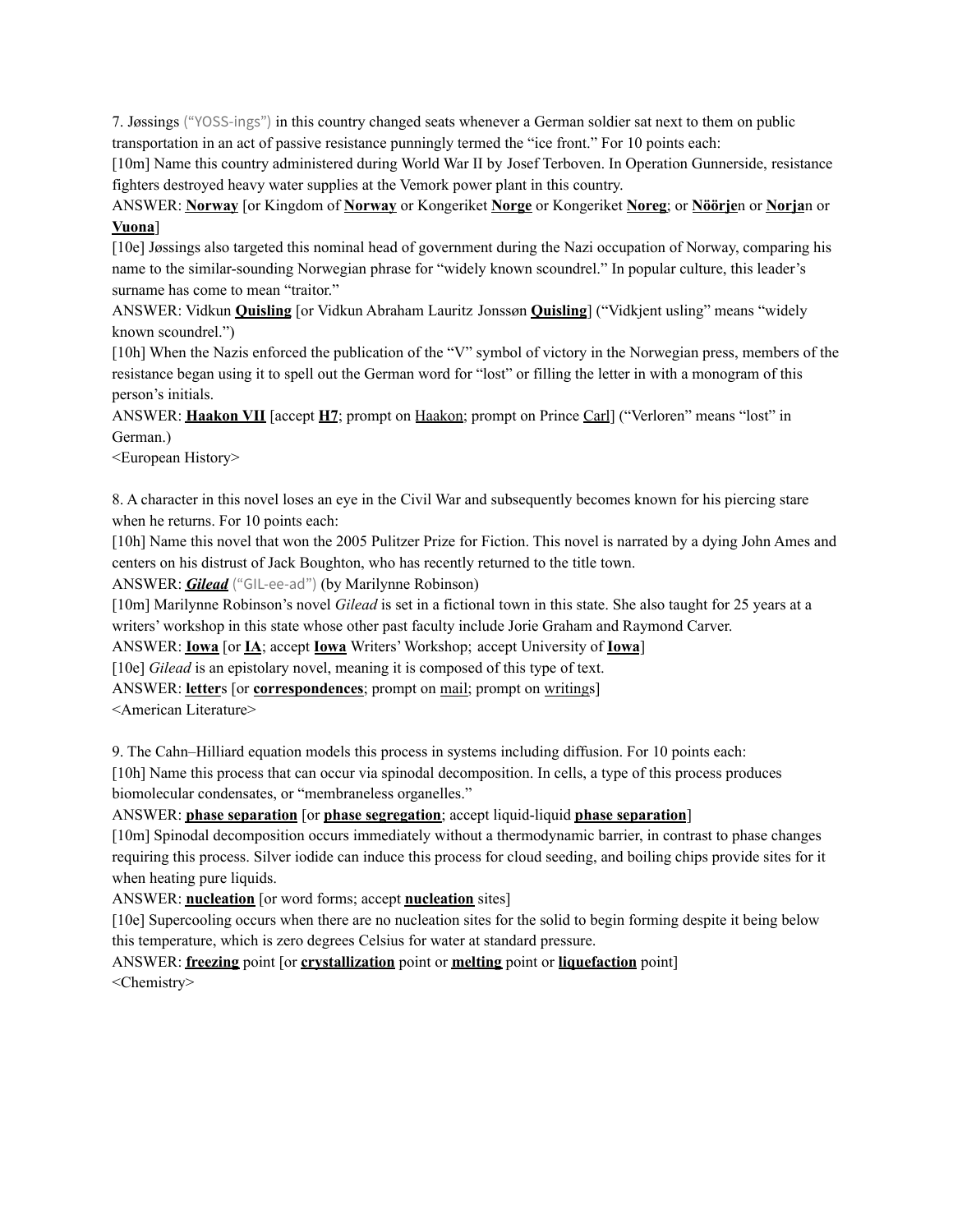10. Painterly planes are layered in a way that suggests architectural elements in this painter's *Memoria in Aeternum* and *Pompeii*, which make use of his "push-pull" technique. For 10 points each:

[10h] Name this German American painter who both prefigured and was a part of the abstract expressionist movement with works like his "slab" paintings. This artist taught scores of abstract painters, including Lee Krasner and Helen Frankenthaler.

### ANSWER: Hans **Hofmann**

[10e] Hofmann's colorful paintings of rectangles have been compared to the works of this De Stijl ("duh STYLE") painter of *Broadway Boogie-Woogie*.

ANSWER: Piet **Mondrian** [or Pieter Cornelis **Mondriaan**]

[10m] A thick glob of this color lies in front of several rectangles in Hofmann's painting *The Vanquished*. Thick lines of this color provide the structure to paintings like *Mahoning* by Franz Kline and *Elegy to the Spanish Republic* by Robert Motherwell.

# ANSWER: **black**

<Painting/Sculpture>

11. Susan P. Campbell's *Global Governance and Local Peace* examines the CNDD–FDD government run by this class, whose FRODEBU party president Melchior Ndadaye took power in 1993. For 10 points each: [10h] Name this originally agrarian social class that included the officers who rebelled against King Mwambutsa IV in 1965. The Ikiza was a 1972 genocide of these people, who were purged from Michel Micombero's UPRONA

party.

ANSWER: **Burundi**an **Hutu**s [accept Ba**hutu** or Aba**hutu** or Wak**hutu** in place of "Hutus"; accept **Urundi** in place of "Burundi"; prompt on Hutus by asking "in what country?"; prompt on Burundians or Urundi [10m] Six months after the 1993 Burundian genocide, the Hutu President Juvénal

Habyarimana ("hob-yah-ree-MAH-nah") and Cyprien Ntaryamira died in this type of event. Samora Machel and Barthélemy ("bar-teh-lay-mee") Boganda also died in events of this kind.

ANSWER: **plane** crashes [accept shooting down a **plane** or **air**craft collision or similar; prompt on crash or collision; prompt on explosion or similar; prompt on assassination or equivalents by asking "by what means?"] [10e] After he survived a 1974 plane crash, this country's longtime president Gnassingbé ("nah-sing-BAY") Eyadéma nationalized the phosphate company COTOMIB. In 1994, Ewe ("ay-way") commandos from Ghana invaded this neighboring country's capital, Lomé.

ANSWER: **Togo** [or **Togolese** Republic or République **togolaise**] (COTOMIB stands for Compagnie Togolaise des Mines du Bénin.)

<World History>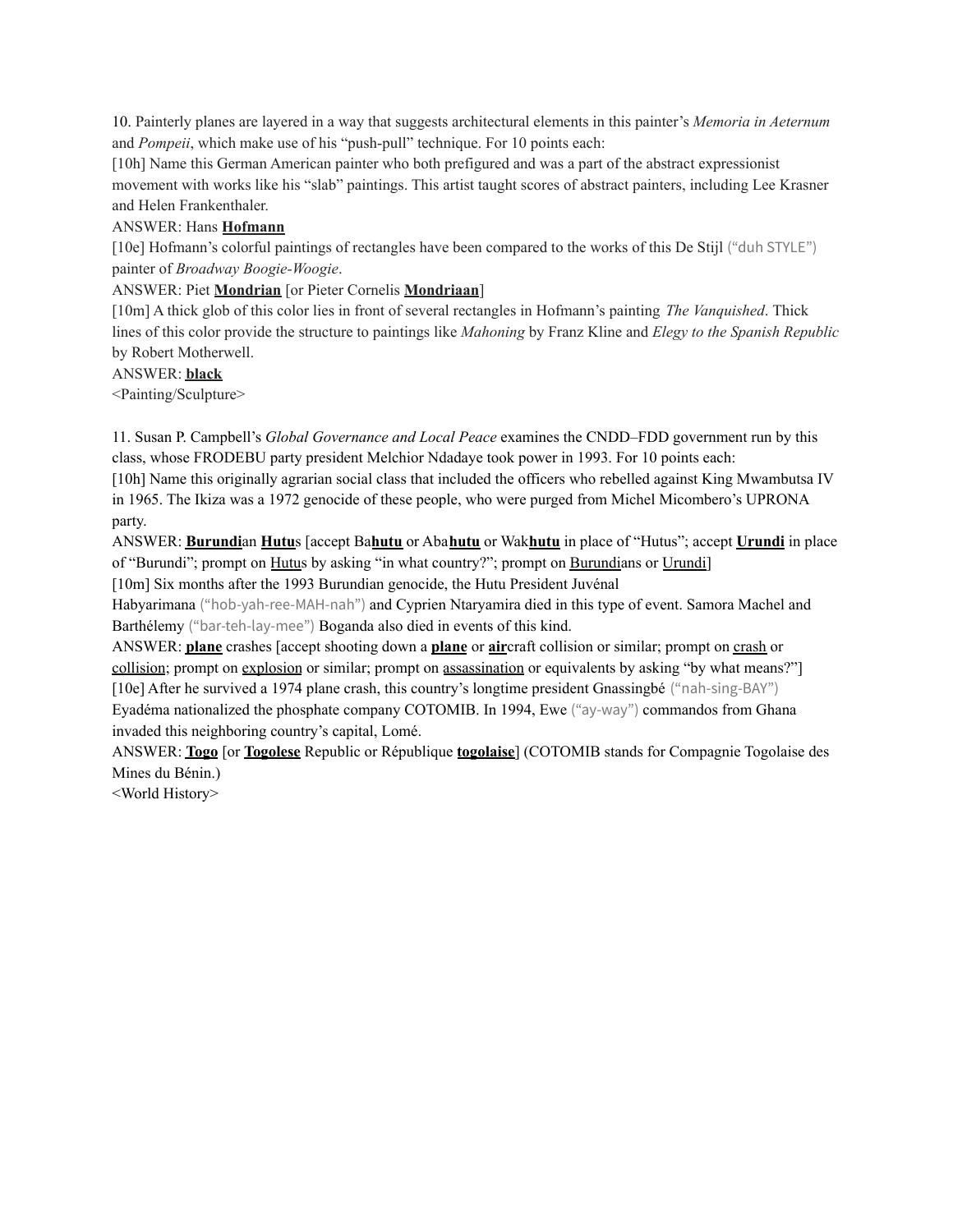12.Answer the following about messiah claimants in Judaism, for 10 points each.

[10h] Many Hasidic Jews believe that this last rebbe ("REB-eh") of the Chabad-Lubavitch house was the messiah. Education and Sharing Day was established in honor of this man, who is credited with popularizing Hasidic Evangelism.

ANSWER: Menachem Mendel **Schneerson** ("muh-NAHK-um MEN-del SHNEER-son") [prompt on the Lubavitcher Rebbe]

[10m] The 17th-century mystic Sabbatai Zevi ("SHAH-beh-tye ts'VEE") was promoted as the messiah by a rabbi from Gaza with this name. In the Bible, a prophet with this name reprimands King David for sleeping with Bathsheba.

ANSWER: **Nathan** [or **Nāṯān**; accept **Nathan** of Gaza or **Nathan** Ghazzati or **Nathan** Benjamin ben Elisha Hayyim ha'Levi Ashkenazi]

[10e] A 5th-century messianic claimant from Crete with this name supposedly had his followers cast themselves into the sea, an event likely inspired by a biblical man of this name parting the Red Sea to allow the Jews to escape Egypt.

ANSWER: **Moses** [or **Mōshé** or **Mōÿsēs**; accept **Moses** of Crete; accept **Moishe**] <Religion>

13. A poem describes this type of thing as "sweet fetter'd" "like Andromeda." For 10 points each:

[10h] Name this type of thing compared to a "Memorial from the Soul's eternity to one dead deathless hour" in a Dante Gabriel Rossetti poem that calls one of these things "coin" whose face reveals the soul and "a moment's monument."

ANSWER: **sonnet**s [accept "A **sonnet** is a moment's monument"; accept "On the **Sonnet**"; prompt on poems] [10e] This poet called sonneteers "misers of sound and syllable" in the sonnet "If By Dull Rhymes Our English Must Be Chain'd." This poet of the sonnet "On First Looking into Chapman's Homer" wrote "Ode on a Grecian Urn."

ANSWER: John **Keats**

[10m] In this poet's sonnet "Scorn not the Sonnet," he compares the sonnet to a key for Shakespeare and a trumpet for Milton. This author apostrophized "Milton! thou shouldst be living at this hour" in his sonnet "London, 1802." ANSWER: William **Wordsworth**

<British Literature>

14. Jon-Magne Leinaas and Jan Myrheim discovered these particles when they found that the topology of one- and two-dimensional systems allowed for states to pick up a generic phase factor under exchange. For 10 points each: [10h] Name these particles whose exchange is formulated in terms of representations of braid groups.

# ANSWER: **anyon**s ("any-ons")

[10e] The exchange rule for these particles is obtained by using an even integer in the anyonic ("any-on-ick") phase factor. Unlike fermions, several of these integer spin particles can occupy the same quantum state. ANSWER: **boson**s

[10m] This system is related to non-abelian ("non ah-BEE-lee-un") anyon models with three topological charges that have braiding rules characterized by Majorana ("mah-yoh-RAH-nah") operators. Lars Onsager gave an exact formula for this system's partition function in two dimensions.

ANSWER: **Ising** model [accept **Ising** anyons; accept two-dimensional **Ising** model] <Physics>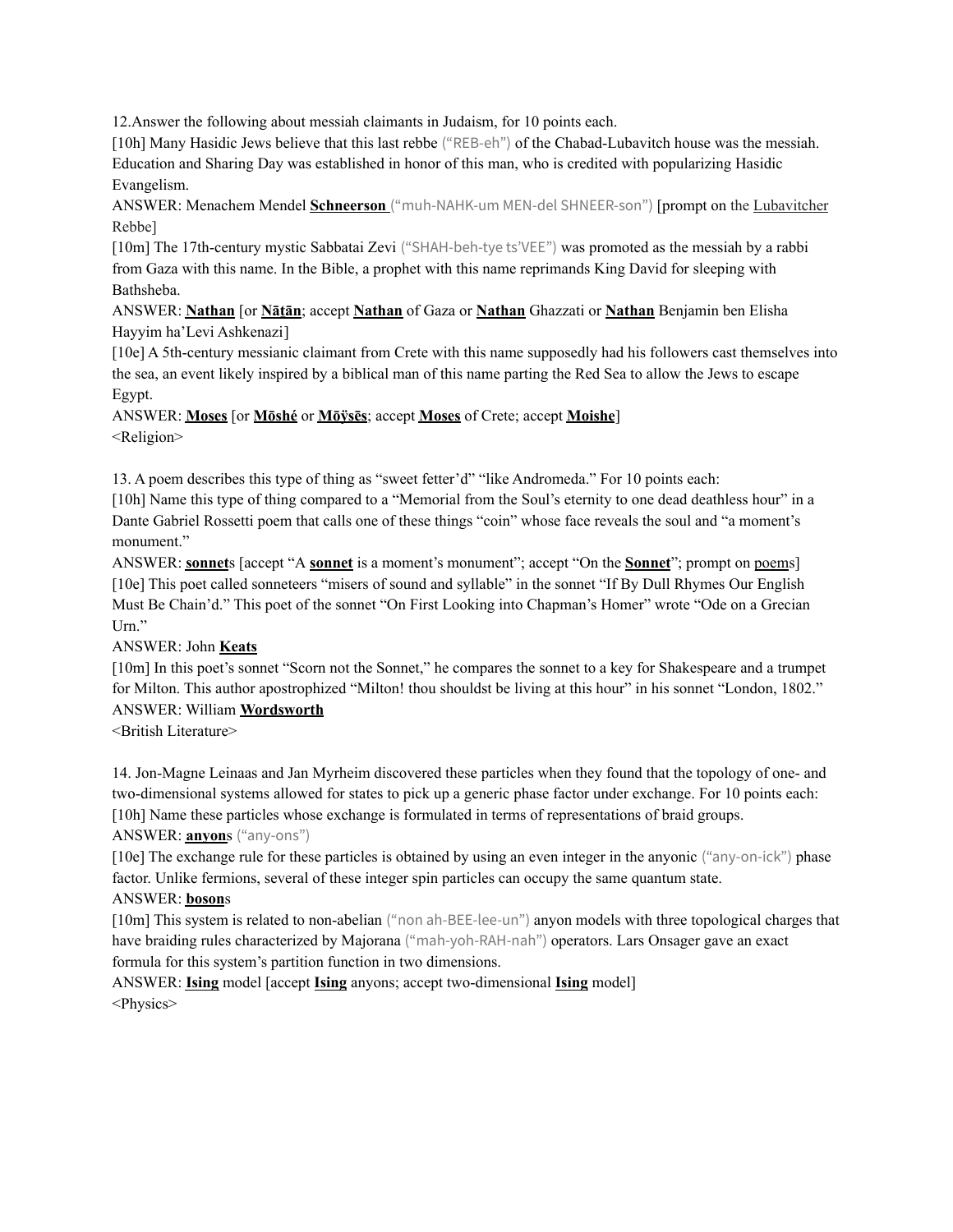15. Popular games on this show include "Talking Spit," in which contestants hold water in their mouths and try not to laugh, and "Pick Up and Kill It," in which participants carry a freestyle. For 10 points each:

[10h] Name this MTV improv show in which the Red and Black teams rack up points by dissing other participants. Its recurring cast members include DC Young Fly, Justina Valentine, and Chico Bean.

### ANSWER: *Wild 'N Out*

[10m] This creator and host of *Wild 'N Out* left the show in 2020 after making anti-Semitic comments but returned in 2021. This host of *The Masked Singer* also hosted *America's Got Talent* while married to Mariah Carey. ANSWER: Nick **Cannon** [or Nicholas Scott **Cannon**]

[10e] *Wild 'N Out*'s "Hood Jeopardy" game plays more like this other show in which two teams guess popular answers to survey questions. Steve Harvey freaks out at answers like "naked grandma" on this game show.

# ANSWER: *Family Feud*

<Pop Culture>

16. A poem by this figure states, "We're stories telling stories." For 10 points each:

[10h] Name this figure, the author of an ode that claims, "Only he is free / to whom the gods grant nothing." This doctor wrote many Greek-inspired odes to Lydia and corresponded with a bisexual futurist naval engineer.

ANSWER: Ricardo **Reis** ("race") [prompt on, BUT DO NOT OTHERWISE REVEAL, Fernando Pessoa] (The last line refers to Reis's writing to Álvaro de Campos.)

[10m] Richardo Reis was a heteronym of this author of *The Book of Disquiet*. A trunk containing hundreds of poems by this author's other heteronyms, including Alberto Caeiro ("CAI-air-oo") and Álvaro de Campos, was found after his death.

ANSWER: Fernando **Pessoa** [or Fernando António Nogueira **Pessoa**]

[10e] Fernando Pessoa was an author from this country. Luís Vaz de Camoes ("kah-MOISH") fictionalized the travels of Vasco da Gama in this country's national epic, *The Lusiads.*

ANSWER: **Portugal** [or **Portuguese** Republic or República **Portuguesa**]

<European Literature>

17. Michelle Murray's *The Struggle for Recognition in International Relations* argues that powers known by this term perceive disrespect, which fuels their insecurity and aggression. For 10 points each:

[10h] Give this term for geopolitical powers that Emma Mawdsley found to be major development aid donors. In a similar context, this term refers to the volatile markets of countries known by the acronyms MINT and CIVETS. ANSWER: **emerging** powers [or **rising** powers; accept **non-status quo** powers; accept **emerging** markets or **emerging** economies; prompt on middle powers or middle income or regional powers] (MINT is Mexico, Indonesia, Nigeria, and Turkey. CIVETS is Colombia, Indonesia, Vietnam, Egypt, Turkey, and South Africa. Emma Mawdsley's book is *From Recipients to Donors*.)

[10e] Graham Allison argued that this country's status as a rising power may cause a

"Thucydides ("thoo-SID-id-eez") trap." The term "emerging power" was popularized by Jim O'Neill's acronym "BRIC" for Brazil, Russia, India, and this country.

ANSWER: **China** [or **Zhōngguó**; or People's Republic of **China** or **PRC**; or **Zhōnghuá** Rénmín Gònghéguó] [10m] Rex Li argued that China's role as a rising power shapes how elites perceive this concept, which states seek and thus spiral into conflict, in a "dilemma" under anarchy. This concept names a US council advised by Jake Sullivan.

ANSWER: **security** [or word forms like **securitization**; accept **security** dilemma; accept public **security**; accept National **Security** Council or **NSC** or national **security** advisor]

<Social Science>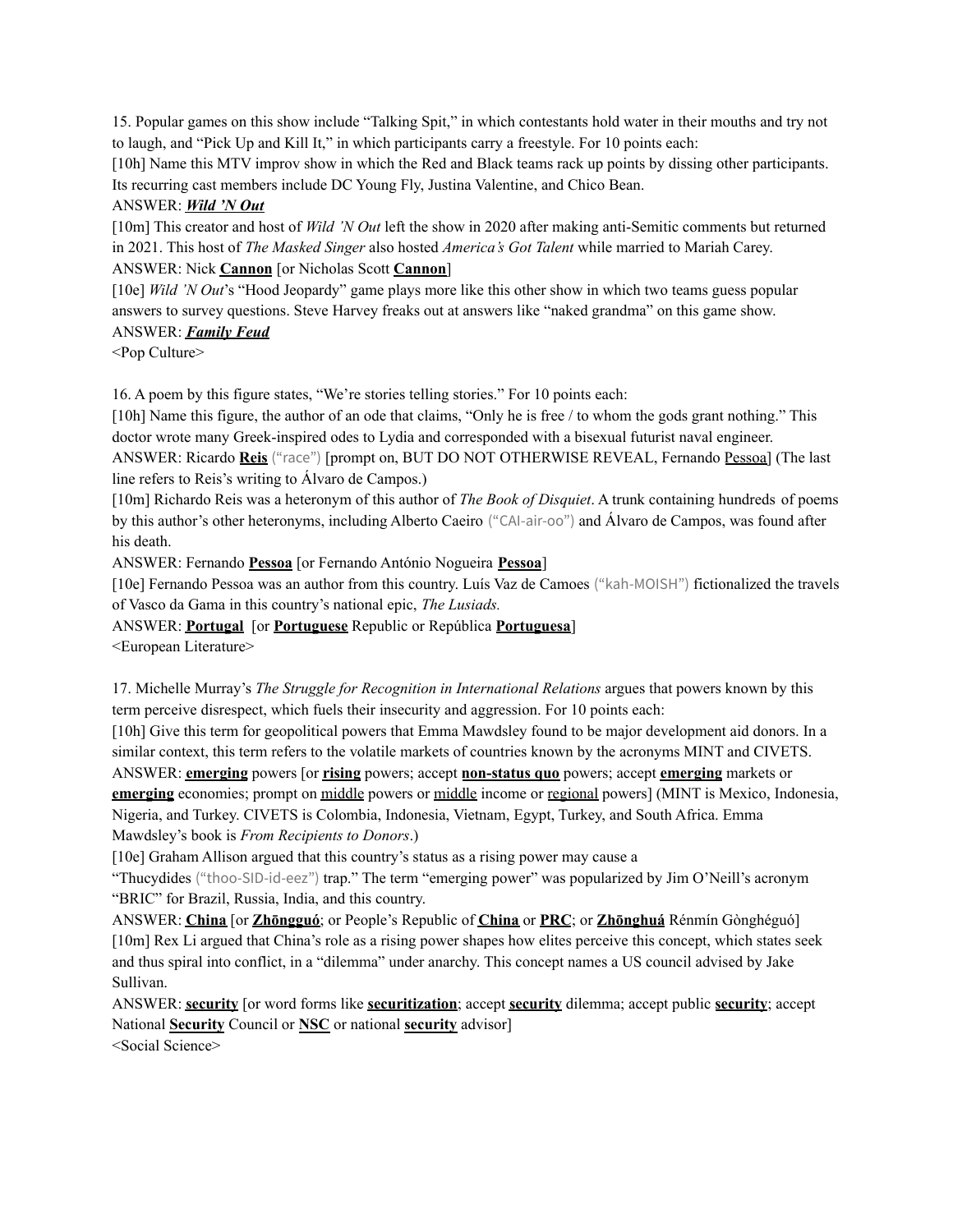18. Fork regression and translesion bypass "tolerate" this process, which activates the bacterial SOS response and may be reversed by photolyases in fungi. For 10 points each:

[10e] Identify this general process caused by factors like UV light that induce double-stranded breaks repaired by nonhomologous end-joining. This harmful process may trigger mismatch repair by altering DNA's chemical structure.

ANSWER: DNA **damage** [accept pyrimidine **dimer**s or (6-4) **photoproduct**s or bulky **adduct**s or **intercalation**s or **cross-link**s; prompt on lesions; prompt on errors or mutations or mutagenesis or mismatches or indels or insertions or deletions or transversions or transitions by asking "what general process causes errors by altering DNA structure?"]

[10h] This specific DNA damage repair mechanism primarily fixes endogenous modifications like 8-oxoguanine. In this mechanism, a DNA glycosylase may use "flipping" to form an abasic ("A-basic") site that is cleaved by AP endonuclease.

ANSWER: **base excision** repair [or **BER**; accept **short-patch** repair or **long-patch** repair; prompt on base flipping; reject "nucleotide excision repair" or "NER"]

[10m] The short-patch mode of base excision repair uses the beta enzyme of this kind, while the rarer long-patch mode employs the delta and epsilon types of these enzymes. Their processivity is increased by the sliding clamp PCNA.

ANSWER: DNA **polymerase** [or **pol**; or DNA-directed DNA **polymerase**; accept DNA **polymerase** beta or **POL**B; accept DNA **polymerase** delta or **POL**D; accept DNA **polymerase** epsilon or **POL**E] <Biology>

19. Answer the following about the Norwegian architecture firm Snøhetta, for 10 points each.

[10e] In 2014, Snøhetta completed a museum's glass pavilion as part of this complex. Michael Arad designed a pair of sunken reflecting pools memorializing the Minoru Yamasaki–designed Twin Towers for this location.

ANSWER: **World Trade Center** [or **WTC**; accept **Ground Zero**; accept **9/11 Memorial**; prompt on New York City or Manhattan]

[10m] Snøhetta's design for the Oslo Opera House uses these architectural features to create a second public space on its roof. In Le Corbusier's "promenade architecture," these features "connect," versus similar-purpose features that "divide."

ANSWER: **ramp**s [prompt on an inclined plane] (The other features are staircases.)

[10h] One of these buildings designed by Snøhetta takes a rising discus form and is covered in over 120 different carved scripts. A 10-floor brick facade inspired by Aztec art was created by Juan O'Gorman for one of these buildings in Mexico City.

ANSWER: **library** [or **biblioteca**; accept **Bibliotheca** Alexandrina or **Maktabet** el-Eskendereyya; accept UNAM Central **Library**]

<Other Fine Arts>